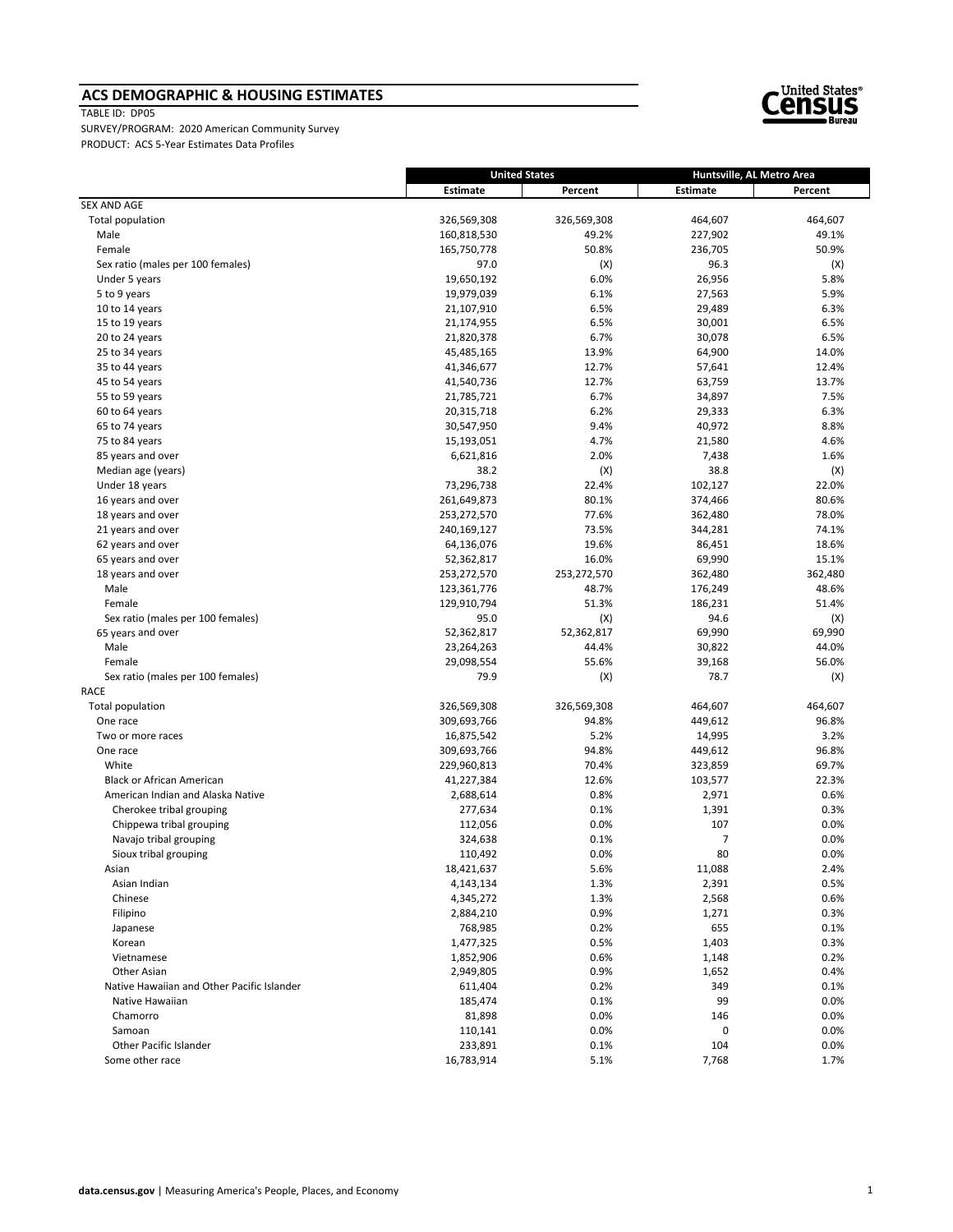### **ACS DEMOGRAPHIC & HOUSING ESTIMATES**

#### TABLE ID: DP05



|                                                              | <b>United States</b> |             | Huntsville, AL Metro Area |         |
|--------------------------------------------------------------|----------------------|-------------|---------------------------|---------|
|                                                              | <b>Estimate</b>      | Percent     | Estimate                  | Percent |
| Two or more races                                            | 16,875,542           | 5.2%        | 14,995                    | 3.2%    |
| White and Black or African American                          | 3,295,021            | 1.0%        | 3,945                     | 0.8%    |
| White and American Indian and Alaska Native                  | 1,994,147            | 0.6%        | 3,293                     | 0.7%    |
| White and Asian                                              | 2,466,289            | 0.8%        | 2,705                     | 0.6%    |
| Black or African American and American Indian and Alaska     |                      |             |                           |         |
| Native                                                       | 297,898              | 0.1%        | 601                       | 0.1%    |
| Race alone or in combination with one or more other races    |                      |             |                           |         |
| Total population                                             | 326,569,308          | 326,569,308 | 464,607                   | 464,607 |
| White                                                        | 245,105,778          | 75.1%       | 337,402                   | 72.6%   |
| <b>Black or African American</b>                             | 46,273,733           | 14.2%       | 109,584                   | 23.6%   |
| American Indian and Alaska Native                            | 5,779,818            | 1.8%        | 7,810                     | 1.7%    |
| Asian                                                        | 22,193,536           | 6.8%        | 14,707                    | 3.2%    |
| Native Hawaiian and Other Pacific Islander                   | 1,441,525            | 0.4%        | 835                       | 0.2%    |
| Some other race                                              | 24,041,125           | 7.4%        | 10,704                    | 2.3%    |
| HISPANIC OR LATINO AND RACE                                  |                      |             |                           |         |
| Total population                                             | 326,569,308          | 326,569,308 | 464,607                   | 464,607 |
| Hispanic or Latino (of any race)                             | 59,361,020           | 18.2%       | 24,252                    | 5.2%    |
| Mexican                                                      | 36,537,028           | 11.2%       | 14,523                    | 3.1%    |
| <b>Puerto Rican</b>                                          | 5,699,150            | 1.7%        | 3,911                     | 0.8%    |
| Cuban                                                        | 2,332,584            | 0.7%        | 676                       | 0.1%    |
| Other Hispanic or Latino                                     | 14,792,258           | 4.5%        | 5,142                     | 1.1%    |
| Not Hispanic or Latino                                       | 267,208,288          | 81.8%       | 440,355                   | 94.8%   |
| White alone                                                  | 196,251,375          | 60.1%       | 310,280                   | 66.8%   |
| Black or African American alone                              | 39,994,653           | 12.2%       | 102,474                   | 22.1%   |
| American Indian and Alaska Native alone                      | 2,075,852            | 0.6%        | 2,645                     | 0.6%    |
| Asian alone                                                  | 18,184,182           | 5.6%        | 11,047                    | 2.4%    |
| Native Hawaiian and Other Pacific Islander alone             | 550,080              | 0.2%        | 306                       | 0.1%    |
| Some other race alone                                        | 1,017,604            | 0.3%        | 880                       | 0.2%    |
| Two or more races                                            | 9,134,542            | 2.8%        | 12,723                    | 2.7%    |
| Two races including Some other race                          | 827,762              | 0.3%        | 1,065                     | 0.2%    |
| Two races excluding Some other race, and Three or more races | 8,306,780            | 2.5%        | 11,658                    | 2.5%    |
| Total housing units                                          | 138,432,751          | (X)         | 200,378                   | (X)     |
| CITIZEN, VOTING AGE POPULATION                               |                      |             |                           |         |
| Citizen, 18 and over population                              | 233,440,758          | 233,440,758 | 352,185                   | 352,185 |
| Male                                                         | 113,241,206          | 48.5%       | 170,582                   | 48.4%   |
| Female                                                       | 120,199,552          | 51.5%       | 181,603                   | 51.6%   |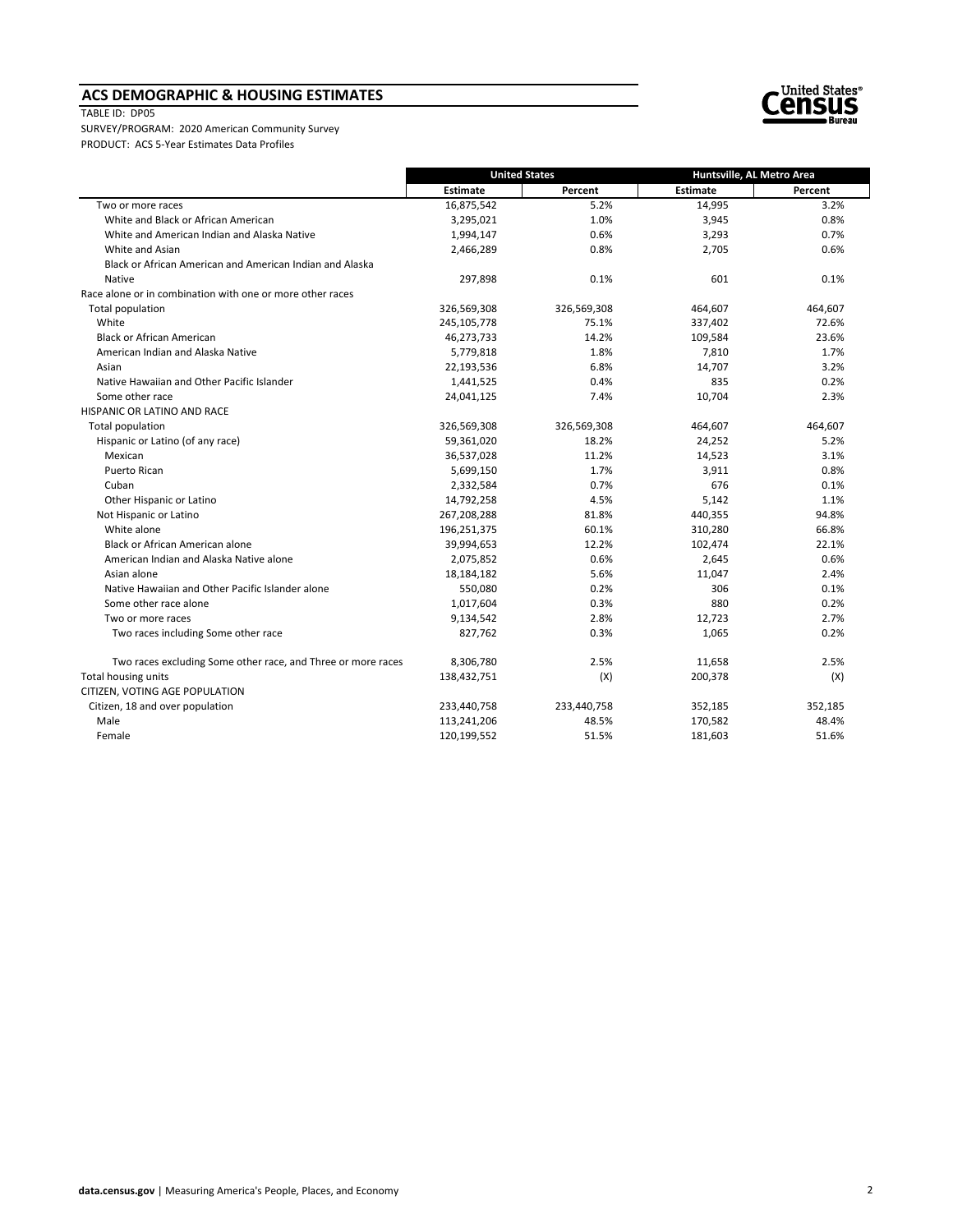#### **SELECTED SOCIAL CHARACTERISTICS IN THE UNITED STATES**

#### TABLE ID: DP02



|                                                                   | <b>United States</b> |             | Huntsville, AL Metro Area |         |
|-------------------------------------------------------------------|----------------------|-------------|---------------------------|---------|
|                                                                   | Estimate             | Percent     | Estimate                  | Percent |
| <b>HOUSEHOLDS BY TYPE</b>                                         |                      |             |                           |         |
| <b>Total households</b>                                           | 122,354,219          | 122,354,219 | 184,353                   | 184,353 |
| Married-couple household                                          | 58,807,003           | 48.1%       | 90,147                    | 48.9%   |
| With children of the householder under 18 years                   | (X)                  | (X)         | (X)                       | (X)     |
| Cohabiting couple household                                       | 7,958,647            | 6.5%        | 7,986                     | 4.3%    |
| With children of the householder under 18 years                   | (X)                  | (X)         | (X)                       | (X)     |
| Male householder, no spouse/partner present                       | 21,780,170           | 17.8%       | 32,936                    | 17.9%   |
| With children of the householder under 18 years                   | (X)                  | (X)         | (X)                       | (X)     |
| Householder living alone                                          | 15,296,800           | 12.5%       | 24,461                    | 13.3%   |
| 65 years and over                                                 | 4,441,899            | 3.6%        | 5,365                     | 2.9%    |
| Female householder, no spouse/partner present                     | 33,808,399           | 27.6%       | 53,284                    | 28.9%   |
| With children of the householder under 18 years                   | (X)                  | (X)         | (X)                       | (X)     |
| Householder living alone                                          | 18,957,732           | 15.5%       | 31,042                    | 16.8%   |
| 65 years and over                                                 | 9,335,513            | 7.6%        | 13,417                    | 7.3%    |
| Households with one or more people under 18 years                 | 37,598,741           | 30.7%       | 54,318                    | 29.5%   |
| Households with one or more people 65 years and over              | 36,861,827           | 30.1%       | 49,428                    | 26.8%   |
| Average household size                                            | 2.60                 | (X)         | 2.46                      | (X)     |
| Average family size                                               | 3.21                 | (X)         | 3.08                      | (X)     |
| <b>RELATIONSHIP</b>                                               |                      |             |                           |         |
| Population in households                                          | 318,495,974          | 318,495,974 | 452,656                   | 452,656 |
| Householder                                                       | 122,354,219          | 38.4%       | 184,353                   | 40.7%   |
| Spouse                                                            | 58,717,034           | 18.4%       | 90,143                    | 19.9%   |
| Unmarried partner                                                 | 8,048,864            | 2.5%        | 8,035                     | 1.8%    |
| Child                                                             | 94,445,052           | 29.7%       | 131,489                   | 29.0%   |
| Other relatives                                                   | 23,202,220           | 7.3%        | 26,935                    | 6.0%    |
| Other nonrelatives                                                | 11,728,585           | 3.7%        | 11,701                    | 2.6%    |
| <b>MARITAL STATUS</b>                                             |                      |             |                           |         |
| Males 15 years and over                                           | 129,777,799          | 129,777,799 | 185,298                   | 185,298 |
| Never married                                                     | 47,510,293           | 36.6%       | 61,337                    | 33.1%   |
| Now married, except separated                                     | 64,543,861           | 49.7%       | 96,573                    | 52.1%   |
| Separated                                                         | 2,052,984            | 1.6%        | 3,084                     | 1.7%    |
| Widowed                                                           | 3,408,813            | 2.6%        | 4,045                     | 2.2%    |
| Divorced                                                          | 12,261,848           | 9.4%        | 20,259                    | 10.9%   |
| Females 15 years and over                                         | 136,054,368          | 136,054,368 | 195,301                   | 195,301 |
| Never married                                                     | 41,518,358           | 30.5%       | 53,865                    | 27.6%   |
| Now married, except separated                                     | 63,348,809           | 46.6%       | 95,603                    | 49.0%   |
| Separated                                                         | 2,859,442            | 2.1%        | 3,423                     | 1.8%    |
| Widowed                                                           | 11,821,660           | 8.7%        | 17,870                    | 9.1%    |
| Divorced                                                          | 16,506,099           | 12.1%       | 24,540                    | 12.6%   |
| FERTILITY                                                         |                      |             |                           |         |
| Number of women 15 to 50 years old who had a birth in the past 12 |                      |             |                           |         |
| months                                                            | 3,982,654            | 3,982,654   | 5,684                     | 5,684   |
|                                                                   |                      |             |                           |         |
| Unmarried women (widowed, divorced, and never married)            | 1,308,199            | 32.8%       | 1,842                     | 32.4%   |
| Per 1.000 unmarried women                                         | 30                   | (X)         | 31                        | (X)     |
| Per 1,000 women 15 to 50 years old                                | 52                   | (X)         | 52                        | (X)     |
| Per 1,000 women 15 to 19 years old                                | 11                   | (X)         | 8                         | (X)     |
| Per 1,000 women 20 to 34 years old                                | 87                   | (X)         | 89                        | (X)     |
| Per 1,000 women 35 to 50 years old                                | 30                   | (X)         | 29                        | (X)     |
| <b>GRANDPARENTS</b>                                               |                      |             |                           |         |
| Number of grandparents living with own grandchildren under 18     |                      |             |                           |         |
| years                                                             | 7,187,524            | 7,187,524   | 9,084                     | 9,084   |
| Grandparents responsible for grandchildren                        | 2,400,774            | 33.4%       | 4,389                     | 48.3%   |
| Years responsible for grandchildren                               |                      |             |                           |         |
| Less than 1 year                                                  | 427,836              | 6.0%        | 607                       | 6.7%    |
| 1 or 2 years                                                      | 495,453              | 6.9%        | 938                       | 10.3%   |
| 3 or 4 years                                                      | 391,577              | 5.4%        | 706                       | 7.8%    |
| 5 or more years                                                   | 1,085,908            | 15.1%       | 2,138                     | 23.5%   |
| Number of grandparents responsible for own grandchildren under    |                      |             |                           |         |
| 18 years                                                          | 2,400,774            | 2,400,774   | 4,389                     | 4,389   |
| Who are female                                                    | 1,518,284            | 63.2%       | 2,827                     | 64.4%   |
| Who are married                                                   | 1,646,934            | 68.6%       | 3,000                     | 68.4%   |
|                                                                   |                      |             |                           |         |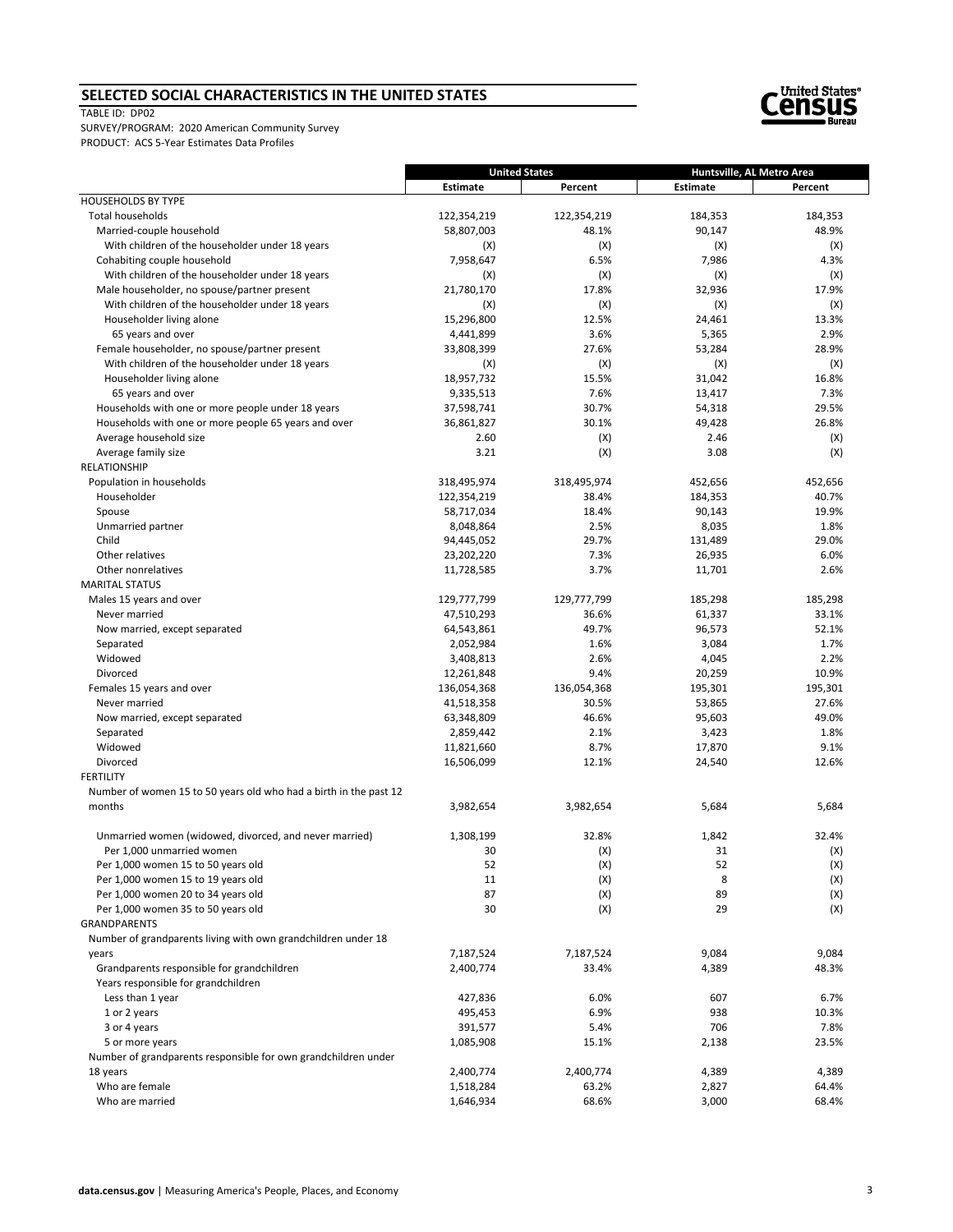#### **SELECTED SOCIAL CHARACTERISTICS IN THE UNITED STATES**

TABLE ID: DP02



|                                                           |                          | <b>United States</b> |                                       |                 |
|-----------------------------------------------------------|--------------------------|----------------------|---------------------------------------|-----------------|
|                                                           | <b>Estimate</b>          | Percent              | Huntsville, AL Metro Area<br>Estimate | Percent         |
| SCHOOL ENROLLMENT                                         |                          |                      |                                       |                 |
| Population 3 years and over enrolled in school            | 80,497,960               | 80,497,960           | 117,688                               | 117,688         |
| Nursery school, preschool                                 | 4,879,858                | 6.1%                 | 5,847                                 | 5.0%            |
| Kindergarten                                              | 4,003,118                | 5.0%                 | 5,445                                 | 4.6%            |
| Elementary school (grades 1-8)                            | 32,506,623               | 40.4%                | 45,204                                | 38.4%           |
| High school (grades 9-12)                                 | 16,879,255               | 21.0%                | 24,199                                | 20.6%           |
| College or graduate school                                | 22,229,106               | 27.6%                | 36,993                                | 31.4%           |
| EDUCATIONAL ATTAINMENT                                    |                          |                      |                                       |                 |
| Population 25 years and over                              | 222,836,834              | 222,836,834          | 320,520                               | 320,520         |
| Less than 9th grade                                       | 10,923,030               | 4.9%                 | 9,657                                 | 3.0%            |
| 9th to 12th grade, no diploma                             | 14,639,650               | 6.6%                 | 21,397                                | 6.7%            |
| High school graduate (includes equivalency)               | 59,421,419               | 26.7%                | 69,081                                | 21.6%           |
| Some college, no degree                                   | 45,242,162               | 20.3%                | 68,179                                | 21.3%           |
| Associate's degree                                        | 19,254,254               | 8.6%                 | 24,581                                | 7.7%            |
| Bachelor's degree                                         | 45,034,610               | 20.2%                | 79,706                                | 24.9%           |
| Graduate or professional degree                           | 28,321,709               | 12.7%                | 47,919                                | 15.0%           |
| High school graduate or higher                            | 197,274,154              | 88.5%                | 289,466                               | 90.3%           |
| Bachelor's degree or higher                               | 73,356,319               | 32.9%                | 127,625                               | 39.8%           |
| <b>VETERAN STATUS</b>                                     |                          |                      |                                       |                 |
| Civilian population 18 years and over                     | 252,130,477              | 252,130,477          | 361,153                               | 361,153         |
| Civilian veterans                                         | 17,835,456               | 7.1%                 | 39,804                                | 11.0%           |
| DISABILITY STATUS OF THE CIVILIAN NONINSTITUTIONALIZED    |                          |                      |                                       |                 |
| POPULATION                                                |                          |                      |                                       |                 |
| <b>Total Civilian Noninstitutionalized Population</b>     | 321,525,041              | 321,525,041          | 456,212                               | 456,212         |
| With a disability                                         | 40,786,461               | 12.7%                | 61,593                                | 13.5%           |
| Under 18 years                                            | 73,163,121               | 73,163,121           | 102,010                               | 102,010         |
| With a disability                                         | 3,166,556                | 4.3%                 | 4,586                                 | 4.5%            |
| 18 to 64 years                                            | 197,289,696              | 197,289,696          | 285,465                               | 285,465         |
| With a disability<br>65 years and over                    | 20,231,217<br>51,072,224 | 10.3%<br>51,072,224  | 31,780<br>68,737                      | 11.1%<br>68,737 |
| With a disability                                         | 17,388,688               | 34.0%                | 25,227                                | 36.7%           |
| RESIDENCE 1 YEAR AGO                                      |                          |                      |                                       |                 |
| Population 1 year and over                                | 322,943,283              | 322,943,283          | 458,904                               | 458,904         |
| Same house                                                | 278,285,887              | 86.2%                | 386,636                               | 84.3%           |
| Different house (in the U.S. or abroad)                   | 44,657,396               | 13.8%                | 72,268                                | 15.7%           |
| Different house in the U.S.                               | 42,714,733               | 13.2%                | 70,368                                | 15.3%           |
| Same county                                               | 24,840,584               | 7.7%                 | 43,394                                | 9.5%            |
| Different county                                          | 17,874,149               | 5.5%                 | 26,974                                | 5.9%            |
| Same state                                                | 10,445,339               | 3.2%                 | 13,776                                | 3.0%            |
| Different state                                           | 7,428,810                | 2.3%                 | 13,198                                | 2.9%            |
| Abroad                                                    | 1,942,663                | 0.6%                 | 1,900                                 | 0.4%            |
| PLACE OF BIRTH                                            |                          |                      |                                       |                 |
| Total population                                          | 326,569,308              | 326,569,308          | 464,607                               | 464,607         |
| Native                                                    | 282,443,680              | 86.5%                | 441,713                               | 95.1%           |
| <b>Born in United States</b>                              | 277,155,748              | 84.9%                | 433,032                               | 93.2%           |
| State of residence                                        | 189,976,546              | 58.2%                | 256,210                               | 55.1%           |
| Different state                                           | 87,179,202               | 26.7%                | 176,822                               | 38.1%           |
| Born in Puerto Rico, U.S. Island areas, or born abroad to |                          |                      |                                       |                 |
| American parent(s)                                        | 5,287,932                | 1.6%                 | 8,681                                 | 1.9%            |
| Foreign born                                              | 44,125,628               | 13.5%                | 22,894                                | 4.9%            |
| <b>U.S. CITIZENSHIP STATUS</b>                            |                          |                      |                                       |                 |
| Foreign-born population                                   | 44,125,628               | 44,125,628           | 22,894                                | 22,894          |
| Naturalized U.S. citizen                                  | 22,456,684               | 50.9%                | 11,636                                | 50.8%           |
| Not a U.S. citizen                                        | 21,668,944               | 49.1%                | 11,258                                | 49.2%           |
| YEAR OF ENTRY                                             |                          |                      |                                       |                 |
| Population born outside the United States                 | 49,413,560               | 49,413,560           | 31,575                                | 31,575          |
| Native                                                    | 5,287,932                | 5,287,932            | 8,681                                 | 8,681           |
| Entered 2010 or later                                     | 1,258,153                | 23.8%                | 1,444                                 | 16.6%           |
| Entered before 2010                                       | 4,029,779                | 76.2%                | 7,237                                 | 83.4%           |
| Foreign born                                              | 44,125,628               | 44,125,628           | 22,894                                | 22,894          |
| Entered 2010 or later                                     | 10,044,458               | 22.8%                | 5,841                                 | 25.5%           |
| Entered before 2010                                       | 34,081,170               | 77.2%                | 17,053                                | 74.5%           |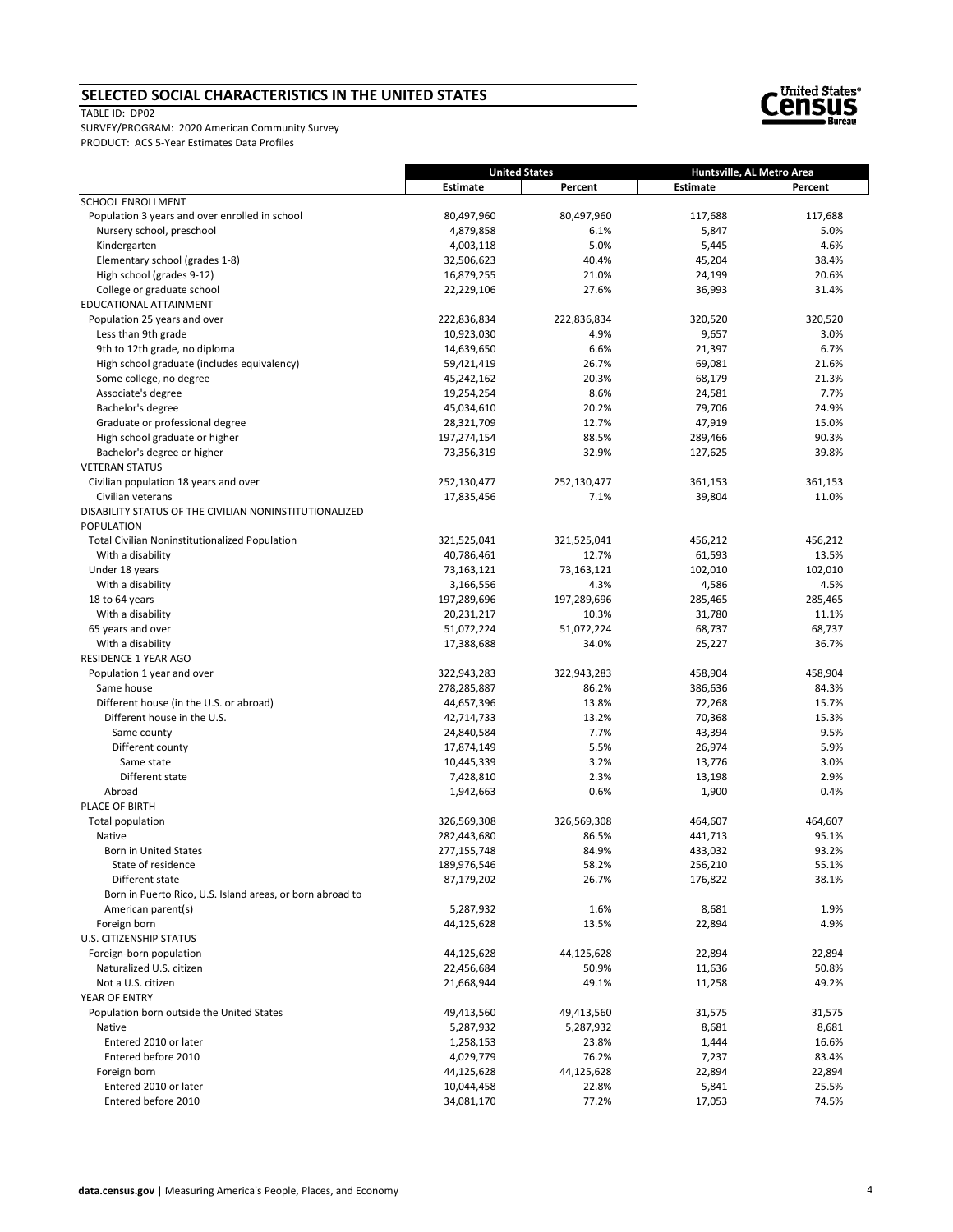#### **SELECTED SOCIAL CHARACTERISTICS IN THE UNITED STATES**

TABLE ID: DP02



|                                                           | <b>United States</b> |             | Huntsville, AL Metro Area |         |
|-----------------------------------------------------------|----------------------|-------------|---------------------------|---------|
|                                                           | <b>Estimate</b>      | Percent     | Estimate                  | Percent |
| WORLD REGION OF BIRTH OF FOREIGN BORN                     |                      |             |                           |         |
| Foreign-born population, excluding population born at sea | 44,125,120           | 44,125,120  | 22,894                    | 22,894  |
| Europe                                                    | 4,784,383            | 10.8%       | 3,054                     | 13.3%   |
| Asia                                                      | 13,794,873           | 31.3%       | 8,386                     | 36.6%   |
| Africa                                                    | 2,362,292            | 5.4%        | 1,665                     | 7.3%    |
| Oceania                                                   | 283,505              | 0.6%        | 19                        | 0.1%    |
| Latin America                                             | 22,073,519           | 50.0%       | 8,911                     | 38.9%   |
| Northern America                                          | 826,548              | 1.9%        | 859                       | 3.8%    |
| LANGUAGE SPOKEN AT HOME                                   |                      |             |                           |         |
| Population 5 years and over                               | 306,919,116          | 306,919,116 | 437,651                   | 437,651 |
| English only                                              | 240,826,040          | 78.5%       | 407,929                   | 93.2%   |
| Language other than English                               | 66,093,076           | 21.5%       | 29,722                    | 6.8%    |
| Speak English less than "very well"                       | 25,312,024           | 8.2%        | 10,772                    | 2.5%    |
| Spanish                                                   | 40,537,337           | 13.2%       | 16,132                    | 3.7%    |
| Speak English less than "very well"                       | 15,949,582           | 5.2%        | 6,759                     | 1.5%    |
| Other Indo-European languages                             | 11,270,634           | 3.7%        | 6,177                     | 1.4%    |
| Speak English less than "very well"                       | 3,422,525            | 1.1%        | 1,289                     | 0.3%    |
| Asian and Pacific Islander languages                      | 10,800,470           | 3.5%        | 5,933                     | 1.4%    |
| Speak English less than "very well"                       | 4,886,876            | 1.6%        | 2,558                     | 0.6%    |
| Other languages                                           | 3,484,635            | 1.1%        | 1,480                     | 0.3%    |
| Speak English less than "very well"                       | 1,053,041            | 0.3%        | 166                       | 0.0%    |
| ANCESTRY                                                  |                      |             |                           |         |
| Total population                                          | 326,569,308          | 326,569,308 | 464,607                   | 464,607 |
| American                                                  | 19,364,103           | 5.9%        | 57,760                    | 12.4%   |
| Arab                                                      | 2,056,594            | 0.6%        | 886                       | 0.2%    |
| Czech                                                     | 1,329,130            | 0.4%        | 592                       | 0.1%    |
| Danish                                                    | 1,244,498            | 0.4%        | 629                       | 0.1%    |
| Dutch                                                     | 3,692,889            | 1.1%        | 4,150                     | 0.9%    |
| English                                                   | 25,213,619           | 7.7%        | 47,083                    | 10.1%   |
| French (except Basque)                                    | 7,374,976            | 2.3%        | 7,683                     | 1.7%    |
| French Canadian                                           | 1,998,012            | 0.6%        | 1,468                     | 0.3%    |
| German                                                    | 42,589,571           | 13.0%       | 40,331                    | 8.7%    |
| Greek                                                     | 1,249,194            | 0.4%        | 832                       | 0.2%    |
| Hungarian                                                 | 1,348,198            | 0.4%        | 976                       | 0.2%    |
| Irish                                                     | 31,518,129           | 9.7%        | 45,398                    | 9.8%    |
| Italian                                                   | 16,549,022           | 5.1%        | 10,120                    | 2.2%    |
| Lithuanian                                                | 626,937              | 0.2%        | 258                       | 0.1%    |
| Norwegian                                                 | 4,289,825            | 1.3%        | 2,291                     | 0.5%    |
| Polish                                                    | 8,936,002            | 2.7%        | 5,166                     | 1.1%    |
| Portuguese                                                | 1,363,964            | 0.4%        | 684                       | 0.1%    |
| Russian                                                   | 2,538,436            | 0.8%        | 1,343                     | 0.3%    |
| Scotch-Irish                                              | 2,937,156            | 0.9%        | 7,718                     | 1.7%    |
| Scottish                                                  | 5,298,861            | 1.6%        | 9,283                     | 2.0%    |
| Slovak                                                    | 658,740              | 0.2%        | 374                       | 0.1%    |
| Subsaharan African                                        | 3,809,930            | 1.2%        | 3,462                     | 0.7%    |
| Swedish                                                   | 3,627,796            | 1.1%        | 2,661                     | 0.6%    |
| Swiss                                                     | 908,570              | 0.3%        | 449                       | 0.1%    |
| Ukrainian                                                 | 1,015,209            | 0.3%        | 439                       | 0.1%    |
| Welsh                                                     | 1,851,256            | 0.6%        | 2,884                     | 0.6%    |
| West Indian (excluding Hispanic origin groups)            | 3,008,035            | 0.9%        | 2,841                     | 0.6%    |
| <b>COMPUTERS AND INTERNET USE</b>                         |                      |             |                           |         |
| Total households                                          | 122,354,219          | 122,354,219 | 184,353                   | 184,353 |
| With a computer                                           | 112,398,526          | 91.9%       | 171,860                   | 93.2%   |
| With a broadband Internet subscription                    | 104,302,759          | 85.2%       | 161,044                   | 87.4%   |
|                                                           |                      |             |                           |         |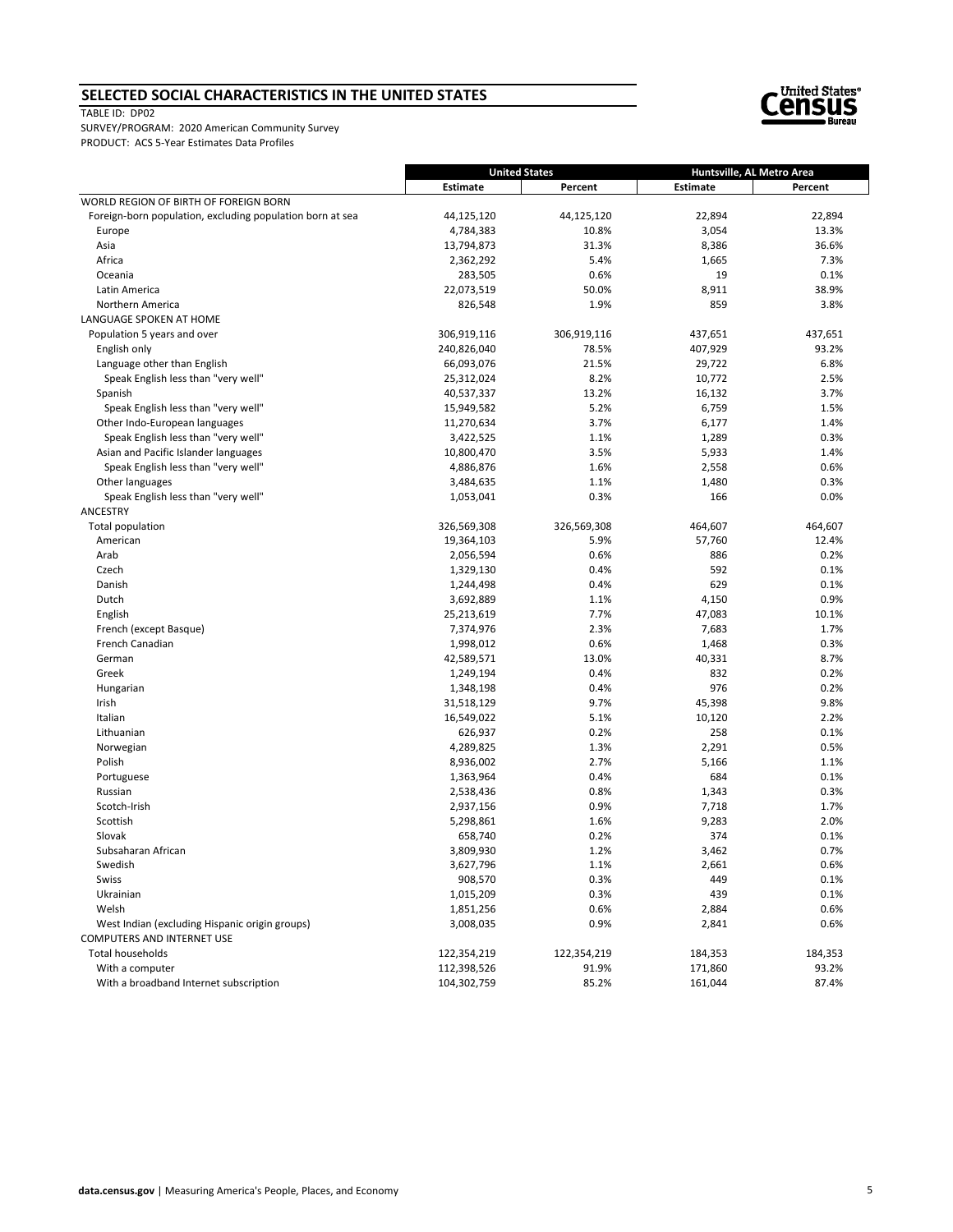# **SELECTED ECONOMIC CHARACTERISTICS**

TABLE ID: DP03



|                                                                                | <b>United States</b> |             | Huntsville, AL Metro Area |         |
|--------------------------------------------------------------------------------|----------------------|-------------|---------------------------|---------|
|                                                                                | <b>Estimate</b>      | Percent     | Estimate                  | Percent |
| <b>EMPLOYMENT STATUS</b>                                                       |                      |             |                           |         |
| Population 16 years and over                                                   | 261,649,873          | 261,649,873 | 374,466                   | 374,466 |
| In labor force                                                                 | 165,902,838          | 63.4%       | 236,430                   | 63.1%   |
| Civilian labor force                                                           | 164,759,496          | 63.0%       | 235,103                   | 62.8%   |
| Employed                                                                       | 155,888,980          | 59.6%       | 224,318                   | 59.9%   |
| Unemployed                                                                     | 8,870,516            | 3.4%        | 10,785                    | 2.9%    |
| <b>Armed Forces</b>                                                            | 1,143,342            | 0.4%        | 1,327                     | 0.4%    |
| Not in labor force                                                             | 95,747,035           | 36.6%       | 138,036                   | 36.9%   |
| Civilian labor force                                                           | 164,759,496          | 164,759,496 | 235,103                   | 235,103 |
| <b>Unemployment Rate</b>                                                       | (X)                  | 5.4%        | (X)                       | 4.6%    |
| Females 16 years and over                                                      | 134,001,493          | 134,001,493 | 192,170                   | 192,170 |
| In labor force                                                                 | 78,484,558           | 58.6%       | 110,460                   | 57.5%   |
| Civilian labor force                                                           | 78,314,931           | 58.4%       | 110,290                   | 57.4%   |
| Employed                                                                       | 74,173,483           | 55.4%       | 104,664                   | 54.5%   |
| Own children of the householder under 6 years                                  | 22,558,766           | 22,558,766  | 30,398                    | 30,398  |
| All parents in family in labor force                                           | 15,045,945           | 66.7%       | 19,836                    | 65.3%   |
| Own children of the householder 6 to 17 years                                  | 46,908,286           | 46,908,286  | 65,775                    | 65,775  |
| All parents in family in labor force                                           | 33,697,040           | 71.8%       | 46,237                    | 70.3%   |
| <b>COMMUTING TO WORK</b>                                                       |                      |             |                           |         |
| Workers 16 years and over                                                      | 153,665,654          | 153,665,654 | 221,881                   | 221,881 |
| Car, truck, or van -- drove alone                                              | 115,127,720          | 74.9%       | 190,923                   | 86.0%   |
| Car, truck, or van -- carpooled                                                | 13,605,122           | 8.9%        | 13,516                    | 6.1%    |
| Public transportation (excluding taxicab)                                      | 7,044,886            | 4.6%        | 376                       | 0.2%    |
| Walked                                                                         | 3,954,692            | 2.6%        | 1,586                     | 0.7%    |
| Other means                                                                    | 2,780,139            | 1.8%        | 2,114                     | 1.0%    |
| Worked from home                                                               | 11,153,095           | 7.3%        | 13,366                    | 6.0%    |
| Mean travel time to work (minutes)                                             | 26.9                 | (X)         | 22.8                      | (X)     |
| <b>OCCUPATION</b>                                                              |                      |             |                           |         |
| Civilian employed population 16 years and over                                 | 155,888,980          |             |                           |         |
|                                                                                |                      | 155,888,980 | 224,318                   | 224,318 |
| Management, business, science, and arts occupations                            | 61,526,906           | 39.5%       | 103,505                   | 46.1%   |
| Service occupations                                                            | 27,095,654           | 17.4%       | 31,987                    | 14.3%   |
| Sales and office occupations                                                   | 33,247,878           | 21.3%       | 44,537                    | 19.9%   |
| Natural resources, construction, and maintenance occupations                   | 13,620,436           | 8.7%        | 15,222                    | 6.8%    |
|                                                                                |                      |             |                           |         |
| Production, transportation, and material moving occupations<br><b>INDUSTRY</b> | 20,398,106           | 13.1%       | 29,067                    | 13.0%   |
| Civilian employed population 16 years and over                                 | 155,888,980          | 155,888,980 | 224,318                   | 224,318 |
| Agriculture, forestry, fishing and hunting, and mining                         | 2,658,413            | 1.7%        | 1,740                     | 0.8%    |
| Construction                                                                   |                      | 6.7%        | 13,258                    | 5.9%    |
| Manufacturing                                                                  | 10,416,196           |             |                           |         |
|                                                                                | 15,617,461           | 10.0%       | 29,143                    | 13.0%   |
| Wholesale trade                                                                | 3,971,773            | 2.5%        | 3,712                     | 1.7%    |
| Retail trade                                                                   | 17,195,083           | 11.0%       | 25,182                    | 11.2%   |
| Transportation and warehousing, and utilities                                  | 8,576,862            | 5.5%        | 8,724                     | 3.9%    |
| Information                                                                    | 3,066,743            | 2.0%        | 4,269                     | 1.9%    |
|                                                                                |                      |             |                           | 3.7%    |
| Finance and insurance, and real estate and rental and leasing                  | 10,319,201           | 6.6%        | 8,279                     |         |
| Professional, scientific, and management, and administrative and               |                      |             |                           |         |
| waste management services                                                      | 18,312,454           | 11.7%       | 39,343                    | 17.5%   |
| Educational services, and health care and social assistance                    | 36,315,080           | 23.3%       | 45,180                    | 20.1%   |
| Arts, entertainment, and recreation, and accommodation and                     |                      |             |                           |         |
| food services                                                                  | 14,651,909           | 9.4%        | 18,042                    | 8.0%    |
| Other services, except public administration                                   | 7,516,616            | 4.8%        | 8,049                     | 3.6%    |
| Public administration                                                          | 7,271,189            | 4.7%        | 19,397                    | 8.6%    |
| <b>CLASS OF WORKER</b>                                                         |                      |             |                           |         |
| Civilian employed population 16 years and over                                 | 155,888,980          | 155,888,980 | 224,318                   | 224,318 |
| Private wage and salary workers                                                | 124,611,544          | 79.9%       | 173,798                   | 77.5%   |
| Government workers                                                             | 21,743,101           | 13.9%       | 38,873                    | 17.3%   |
| Self-employed in own not incorporated business workers                         | 9,243,835            | 5.9%        | 11,377                    | 5.1%    |
| Unpaid family workers                                                          | 290,500              | 0.2%        | 270                       | 0.1%    |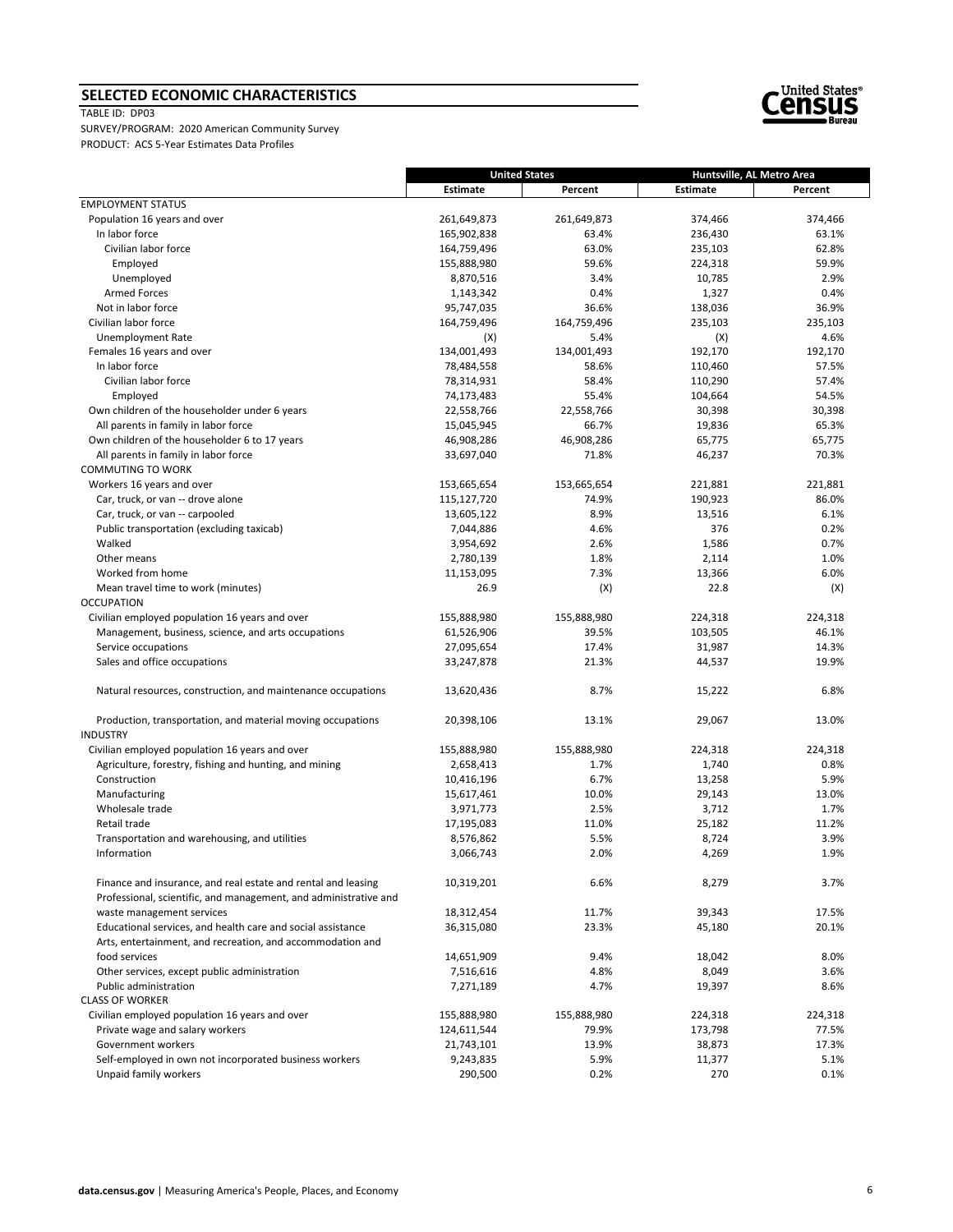# **SELECTED ECONOMIC CHARACTERISTICS**

TABLE ID: DP03

SURVEY/PROGRAM: 2020 American Community Survey PRODUCT: ACS 5‐Year Estimates Data Profiles

|                                                                                                 | Estimate    | Percent     | Estimate | Percent |
|-------------------------------------------------------------------------------------------------|-------------|-------------|----------|---------|
|                                                                                                 |             |             |          |         |
| INCOME AND BENEFITS (IN 2020 INFLATION-ADJUSTED DOLLARS)<br>Total households                    | 122,354,219 | 122,354,219 | 184,353  | 184,353 |
| Less than \$10,000                                                                              | 7,145,751   | 5.8%        | 9,709    | 5.3%    |
| \$10,000 to \$14,999                                                                            | 5,020,097   | 4.1%        | 8,069    | 4.4%    |
| \$15,000 to \$24,999                                                                            | 10,359,700  | 8.5%        | 15,928   | 8.6%    |
| \$25,000 to \$34,999                                                                            | 10,569,484  | 8.6%        | 16,357   | 8.9%    |
| \$35,000 to \$49,999                                                                            | 14,690,382  | 12.0%       | 21,777   | 11.8%   |
| \$50,000 to \$74,999                                                                            | 21,034,779  | 17.2%       | 29,181   | 15.8%   |
| \$75,000 to \$99,999                                                                            | 15,613,243  | 12.8%       | 23,492   | 12.7%   |
| \$100,000 to \$149,999                                                                          | 19,128,938  | 15.6%       | 29,967   | 16.3%   |
| \$150,000 to \$199,999                                                                          | 8,688,154   | 7.1%        | 16,083   | 8.7%    |
| \$200,000 or more                                                                               | 10,103,691  | 8.3%        | 13,790   | 7.5%    |
| Median household income (dollars)                                                               | 64,994      | (X)         | 66,450   | (X)     |
| Mean household income (dollars)                                                                 | 91,547      | (X)         | 88,920   | (X)     |
| With earnings                                                                                   | 95,088,085  | 77.7%       | 144,516  | 78.4%   |
| Mean earnings (dollars)                                                                         | 93,265      | (X)         | 88,316   | (X)     |
| <b>With Social Security</b>                                                                     | 38,442,718  | 31.4%       | 52,845   | 28.7%   |
| Mean Social Security income (dollars)                                                           | 20,126      | (X)         | 20,691   | (X)     |
| With retirement income                                                                          | 25,872,444  | 21.1%       | 45,754   | 24.8%   |
| Mean retirement income (dollars)                                                                | 28,376      | (X)         | 31,263   | (X)     |
| With Supplemental Security Income                                                               | 6,403,843   | 5.2%        | 7,814    | 4.2%    |
| Mean Supplemental Security Income (dollars)                                                     | 10,115      | (X)         | 10,158   | (X)     |
| With cash public assistance income                                                              | 2,995,159   | 2.4%        | 5,370    | 2.9%    |
| Mean cash public assistance income (dollars)                                                    | 3,271       | (X)         | 2,508    | (X)     |
| With Food Stamp/SNAP benefits in the past 12 months                                             | 13,892,407  | 11.4%       | 17,697   | 9.6%    |
| Families                                                                                        | 79,849,830  | 79,849,830  | 119,257  | 119,257 |
| Less than \$10,000                                                                              | 2,784,559   | 3.5%        | 3,704    | 3.1%    |
| \$10,000 to \$14,999                                                                            | 1,737,891   | 2.2%        | 2,703    | 2.3%    |
| \$15,000 to \$24,999                                                                            | 4,608,727   | 5.8%        | 7,242    | 6.1%    |
| \$25,000 to \$34,999                                                                            | 5,671,464   | 7.1%        | 8,132    | 6.8%    |
| \$35,000 to \$49,999                                                                            | 8,744,513   | 11.0%       | 11,431   | 9.6%    |
| \$50,000 to \$74,999                                                                            | 13,857,979  | 17.4%       | 18,693   | 15.7%   |
| \$75,000 to \$99,999                                                                            | 11,445,632  | 14.3%       | 17,039   | 14.3%   |
| \$100,000 to \$149,999                                                                          | 15,185,857  | 19.0%       | 23,606   | 19.8%   |
| \$150,000 to \$199,999                                                                          | 7,235,024   | 9.1%        | 14,414   | 12.1%   |
| \$200,000 or more                                                                               | 8,578,184   | 10.7%       | 12,293   | 10.3%   |
| Median family income (dollars)                                                                  | 80,069      | (X)         | 85,279   | (X)     |
| Mean family income (dollars)                                                                    | 107,335     | (X)         | 106,267  | (X)     |
| Per capita income (dollars)                                                                     | 35,384      | (X)         | 36,211   | (X)     |
| Nonfamily households                                                                            | 42,504,389  | 42,504,389  | 65,096   | 65,096  |
| Median nonfamily income (dollars)                                                               | 39,027      | (X)         | 39,832   | (X)     |
| Mean nonfamily income (dollars)                                                                 | 57,648      | (X)         | 55,142   | (X)     |
| Median earnings for workers (dollars)                                                           | 36,280      | (X)         | 37,117   | (X)     |
| Median earnings for male full-time, year-round workers (dollars)                                | 54,323      | (X)         | 62,170   | (X)     |
| Median earnings for female full-time, year-round workers (dollars)<br>HEALTH INSURANCE COVERAGE | 44,220      | (X)         | 42,575   | (X)     |
| Civilian noninstitutionalized population                                                        | 321,525,041 | 321,525,041 | 456,212  | 456,212 |
| With health insurance coverage                                                                  | 293,466,138 | 91.3%       | 418,877  | 91.8%   |
| With private health insurance                                                                   | 218,830,578 | 68.1%       | 350,323  | 76.8%   |
| With public coverage                                                                            | 113,410,193 | 35.3%       | 136,150  | 29.8%   |
| No health insurance coverage                                                                    | 28,058,903  | 8.7%        | 37,335   | 8.2%    |
| Civilian noninstitutionalized population under 19 years                                         | 77,582,280  | 77,582,280  | 108,331  | 108,331 |
| No health insurance coverage                                                                    | 4,016,835   | 5.2%        | 3,366    | 3.1%    |
| Civilian noninstitutionalized population 19 to 64 years                                         | 192,870,537 | 192,870,537 | 279,144  | 279,144 |
| In labor force:                                                                                 | 150,997,488 | 150,997,488 | 216,958  | 216,958 |
| Employed:                                                                                       | 143,214,283 | 143,214,283 | 207,383  | 207,383 |
| With health insurance coverage                                                                  | 127,785,204 | 89.2%       | 186,286  | 89.8%   |
| With private health insurance                                                                   | 116,559,349 | 81.4%       | 180,878  | 87.2%   |
| With public coverage                                                                            | 15,001,155  | 10.5%       | 13,109   | 6.3%    |
| No health insurance coverage                                                                    | 15,429,079  | 10.8%       | 21,097   | 10.2%   |



**United States Huntsville, AL Metro Area**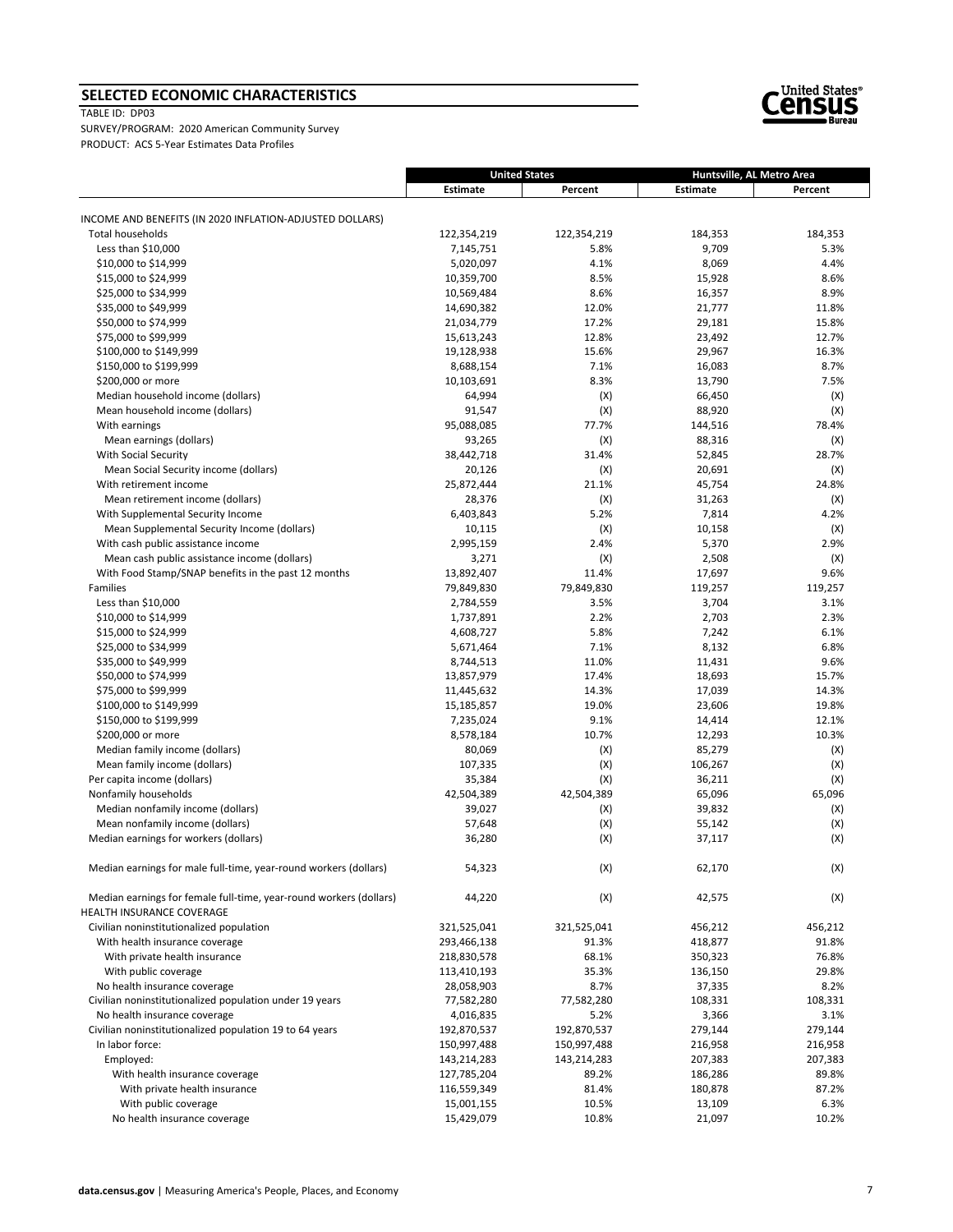## **SELECTED ECONOMIC CHARACTERISTICS**

#### TABLE ID: DP03



|                                                             |            | <b>United States</b> | Huntsville, AL Metro Area |         |
|-------------------------------------------------------------|------------|----------------------|---------------------------|---------|
|                                                             | Estimate   | Percent              | <b>Estimate</b>           | Percent |
| Unemployed:                                                 | 7,783,205  | 7,783,205            | 9,575                     | 9,575   |
| With health insurance coverage                              | 5,696,312  | 73.2%                | 5,929                     | 61.9%   |
| With private health insurance                               | 3,265,196  | 42.0%                | 4,559                     | 47.6%   |
| With public coverage                                        | 2,677,987  | 34.4%                | 1,658                     | 17.3%   |
| No health insurance coverage                                | 2,086,893  | 26.8%                | 3,646                     | 38.1%   |
| Not in labor force:                                         | 41,873,049 | 41,873,049           | 62,186                    | 62,186  |
| With health insurance coverage                              | 35,748,538 | 85.4%                | 53,253                    | 85.6%   |
| With private health insurance                               | 21,659,932 | 51.7%                | 39,912                    | 64.2%   |
| With public coverage                                        | 17,036,758 | 40.7%                | 19,497                    | 31.4%   |
| No health insurance coverage                                | 6,124,511  | 14.6%                | 8,933                     | 14.4%   |
| PERCENTAGE OF FAMILIES AND PEOPLE WHOSE INCOME IN THE PAST  |            |                      |                           |         |
| 12 MONTHS IS BELOW THE POVERTY LEVEL                        |            |                      |                           |         |
| All families                                                | (X)        | 9.1%                 | (X)                       | 8.5%    |
| With related children of the householder under 18 years     | (X)        | 14.3%                | (X)                       | 14.4%   |
| With related children of the householder under 5 years only | (X)        | 13.5%                | (X)                       | 19.6%   |
| Married couple families                                     | (X)        | 4.6%                 | (X)                       | 3.6%    |
| With related children of the householder under 18 years     | (X)        | 6.2%                 | (X)                       | 5.3%    |
| With related children of the householder under 5 years only | (X)        | 4.8%                 | (X)                       | 6.1%    |
| Families with female householder, no spouse present         | (X)        | 25.1%                | (X)                       | 26.5%   |
| With related children of the householder under 18 years     | (X)        | 34.4%                | (X)                       | 36.4%   |
| With related children of the householder under 5 years only | (X)        | 38.8%                | (X)                       | 49.8%   |
| All people                                                  | (X)        | 12.8%                | (X)                       | 11.7%   |
| Under 18 years                                              | (X)        | 17.5%                | (X)                       | 16.8%   |
| Related children of the householder under 18 years          | (X)        | 17.2%                | (X)                       | 16.4%   |
| Related children of the householder under 5 years           | (X)        | 19.1%                | (X)                       | 20.8%   |
| Related children of the householder 5 to 17 years           | (X)        | 16.4%                | (X)                       | 14.9%   |
| 18 years and over                                           | (X)        | 11.5%                | (X)                       | 10.2%   |
| 18 to 64 years                                              | (X)        | 12.1%                | (X)                       | 10.7%   |
| 65 years and over                                           | (X)        | 9.3%                 | (X)                       | 8.3%    |
| People in families                                          | (X)        | 10.1%                | (X)                       | 9.3%    |
| Unrelated individuals 15 years and over                     | (X)        | 24.2%                | (X)                       | 22.1%   |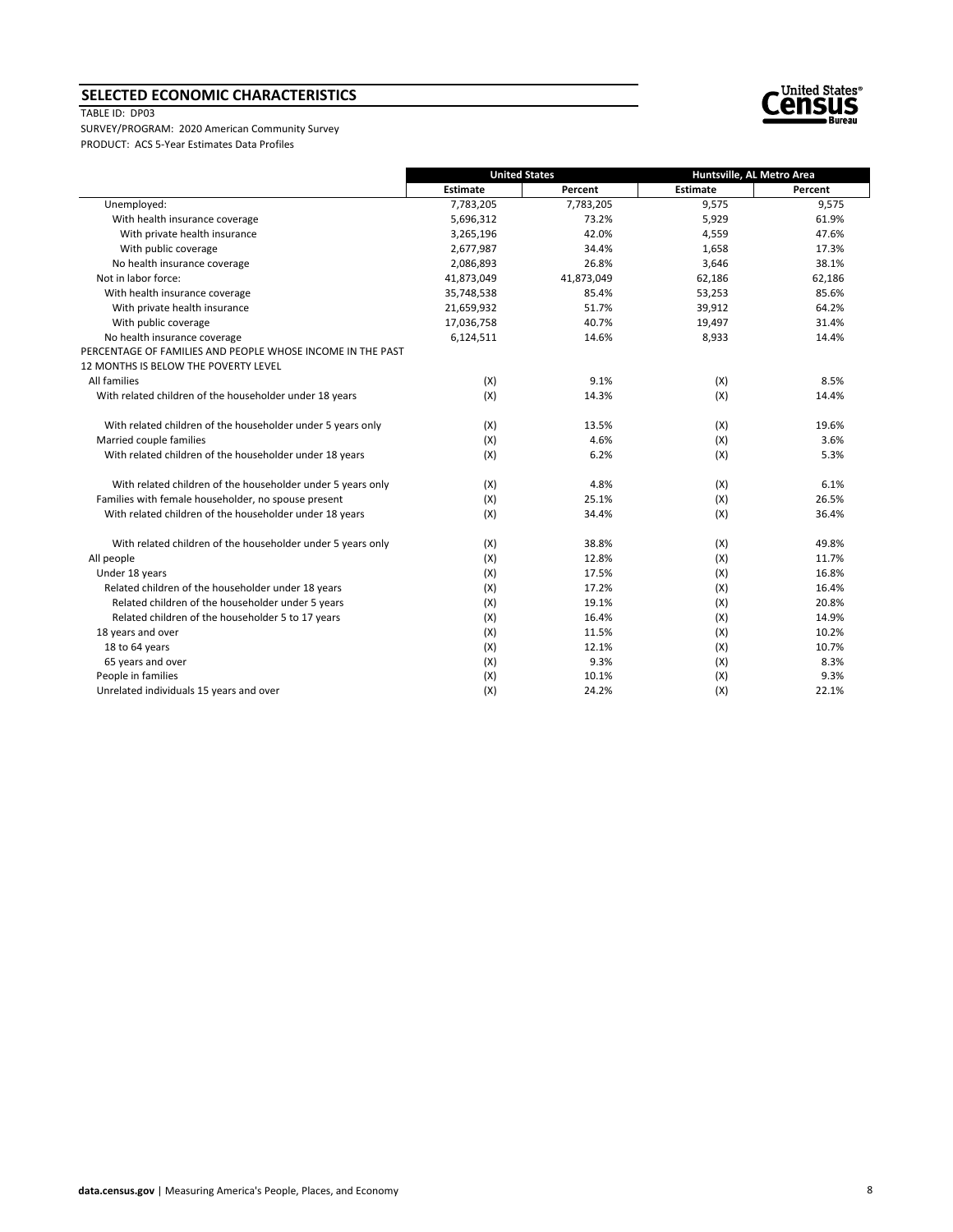# **SELECTED HOUSING CHARACTERISTICS**

TABLE ID: DP04



|                                                | <b>United States</b> |             | Huntsville, AL Metro Area |                |
|------------------------------------------------|----------------------|-------------|---------------------------|----------------|
|                                                | Estimate             | Percent     | Estimate                  | Percent        |
| <b>HOUSING OCCUPANCY</b>                       |                      |             |                           |                |
| Total housing units                            | 138,432,751          | 138,432,751 | 200,378                   | 200,378        |
| Occupied housing units                         | 122,354,219          | 88.4%       | 184,353                   | 92.0%          |
| Vacant housing units                           | 16,078,532           | 11.6%       | 16,025                    | 8.0%           |
| Homeowner vacancy rate                         | 1.4                  | (X)         | 0.9                       | (X)            |
| Rental vacancy rate                            | 5.8                  | (X)         | 5.3                       | (X)            |
| UNITS IN STRUCTURE                             |                      |             |                           |                |
| Total housing units                            | 138,432,751          | 138,432,751 | 200,378                   | 200,378        |
| 1-unit, detached                               | 85,438,643           | 61.7%       | 145,594                   | 72.7%          |
| 1-unit, attached                               | 8,222,495            | 5.9%        | 4,170                     | 2.1%           |
| 2 units                                        | 4,868,926            | 3.5%        | 2,518                     | 1.3%           |
| 3 or 4 units                                   | 5,989,331            | 4.3%        | 7,280                     | 3.6%           |
| 5 to 9 units                                   | 6,398,241            | 4.6%        | 11,333                    | 5.7%           |
| 10 to 19 units                                 | 5,988,959            | 4.3%        | 9,288                     | 4.6%           |
| 20 or more units                               | 13,018,590           | 9.4%        | 9,318                     | 4.7%           |
| Mobile home                                    | 8,374,539            | 6.0%        | 10,661                    | 5.3%           |
| Boat, RV, van, etc.                            | 133,027              | 0.1%        | 216                       | 0.1%           |
| YEAR STRUCTURE BUILT                           |                      |             |                           |                |
| Total housing units                            | 138,432,751          | 138,432,751 | 200,378                   | 200,378        |
| Built 2014 or later                            | 4,826,244            | 3.5%        | 11,335                    | 5.7%           |
| Built 2010 to 2013                             | 3,772,330            | 2.7%        | 14,612                    | 7.3%           |
| Built 2000 to 2009                             | 18,872,283           | 13.6%       | 36,563                    | 18.2%          |
| Built 1990 to 1999                             | 19,229,676           | 13.9%       | 34,927                    | 17.4%          |
| Built 1980 to 1989                             | 18,484,475           | 13.4%       | 33,712                    | 16.8%          |
| Built 1970 to 1979                             | 20,811,073           | 15.0%       | 22,163                    | 11.1%          |
| Built 1960 to 1969                             | 14,506,264           | 10.5%       | 27,106                    | 13.5%          |
| Built 1950 to 1959                             | 14,087,506           | 10.2%       | 12,170                    | 6.1%           |
| Built 1940 to 1949                             | 6,658,408            | 4.8%        | 3,481                     | 1.7%           |
| Built 1939 or earlier                          | 17,184,492           | 12.4%       | 4,309                     | 2.2%           |
| <b>ROOMS</b>                                   |                      |             |                           |                |
| Total housing units                            | 138,432,751          | 138,432,751 | 200,378                   | 200,378        |
| 1 room                                         | 3,250,217            | 2.3%        | 2,493                     | 1.2%           |
| 2 rooms                                        | 3,910,325            | 2.8%        | 3,062                     | 1.5%           |
| 3 rooms                                        | 12,459,781           | 9.0%        | 12,992                    | 6.5%           |
| 4 rooms                                        | 22,231,547           | 16.1%       | 21,607                    | 10.8%          |
| 5 rooms                                        | 26,672,922           | 19.3%       | 36,112                    | 18.0%          |
| 6 rooms                                        | 24,582,222           | 17.8%       | 36,506                    | 18.2%          |
| 7 rooms                                        | 16,793,623           | 12.1%       | 28,247                    | 14.1%          |
| 8 rooms                                        | 12,195,373           | 8.8%        | 21,931                    | 10.9%          |
| 9 rooms or more                                | 16,336,741           | 11.8%       | 37,428                    | 18.7%          |
| Median rooms                                   | 5.5                  | (X)         | $6.2$                     | (X)            |
| <b>BEDROOMS</b>                                |                      |             |                           |                |
| Total housing units                            | 138,432,751          | 138,432,751 | 200,378                   | 200,378        |
| No bedroom                                     | 3,588,040            | 2.6%        | 2,822                     | 1.4%           |
| 1 bedroom                                      | 14,957,832           | 10.8%       | 15,015                    | 7.5%           |
| 2 bedrooms                                     | 35,542,796           | 25.7%       | 36,330                    | 18.1%          |
|                                                |                      |             |                           |                |
| 3 bedrooms<br>4 bedrooms                       | 54,448,649           | 39.3%       | 88,727<br>46,836          | 44.3%<br>23.4% |
| 5 or more bedrooms                             | 23,528,958           | 17.0%       |                           |                |
|                                                | 6,366,476            | 4.6%        | 10,648                    | 5.3%           |
| <b>HOUSING TENURE</b>                          |                      |             |                           |                |
| Occupied housing units                         | 122,354,219          | 122,354,219 | 184,353                   | 184,353        |
| Owner-occupied                                 | 78,801,376           | 64.4%       | 127,786                   | 69.3%          |
| Renter-occupied                                | 43,552,843           | 35.6%       | 56,567                    | 30.7%          |
| Average household size of owner-occupied unit  | 2.69                 | (X)         | 2.59                      | (X)            |
| Average household size of renter-occupied unit | 2.45                 | (X)         | 2.16                      | (X)            |
| YEAR HOUSEHOLDER MOVED INTO UNIT               |                      |             |                           |                |
| Occupied housing units                         | 122,354,219          | 122,354,219 | 184,353                   | 184,353        |
| Moved in 2019 or later                         | 5,926,790            | 4.8%        | 9,848                     | 5.3%           |
| Moved in 2015 to 2018                          | 34,811,034           | 28.5%       | 54,064                    | 29.3%          |
| Moved in 2010 to 2014                          | 24,361,511           | 19.9%       | 36,473                    | 19.8%          |
| Moved in 2000 to 2009                          | 27,220,198           | 22.2%       | 43,900                    | 23.8%          |
| Moved in 1990 to 1999                          | 14,760,836           | 12.1%       | 20,746                    | 11.3%          |
| Moved in 1989 and earlier                      | 15,273,850           | 12.5%       | 19,322                    | 10.5%          |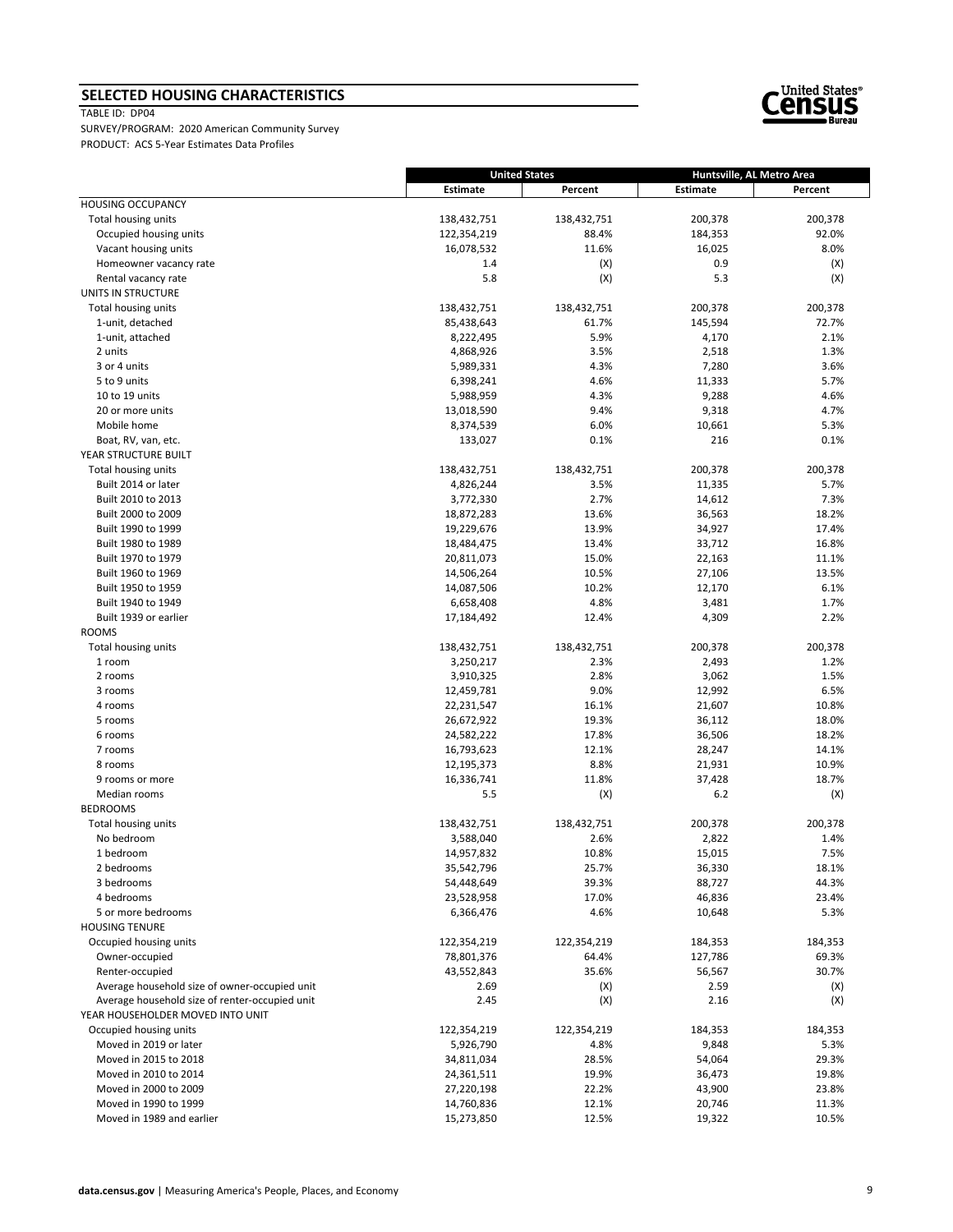# **SELECTED HOUSING CHARACTERISTICS**

TABLE ID: DP04



|                                                  | <b>United States</b>  |                    | Huntsville, AL Metro Area |                |
|--------------------------------------------------|-----------------------|--------------------|---------------------------|----------------|
|                                                  | <b>Estimate</b>       | Percent            | Estimate                  | Percent        |
| <b>VEHICLES AVAILABLE</b>                        |                       |                    |                           |                |
| Occupied housing units                           | 122,354,219           | 122,354,219        | 184,353                   | 184,353        |
| No vehicles available                            | 10,344,521            | 8.5%               | 7,501                     | 4.1%           |
| 1 vehicle available                              | 39,756,914            | 32.5%              | 59,343                    | 32.2%          |
| 2 vehicles available                             | 45,389,464            | 37.1%              | 69,989                    | 38.0%          |
| 3 or more vehicles available                     | 26,863,320            | 22.0%              | 47,520                    | 25.8%          |
| HOUSE HEATING FUEL                               |                       |                    |                           |                |
| Occupied housing units                           | 122,354,219           | 122,354,219        | 184,353                   | 184,353        |
| Utility gas                                      | 58,269,718            | 47.6%              | 36,981                    | 20.1%          |
| Bottled, tank, or LP gas                         | 5,925,357             | 4.8%               | 7,062                     | 3.8%           |
| Electricity                                      | 48,141,177            | 39.3%              | 137,813                   | 74.8%          |
| Fuel oil, kerosene, etc.                         | 5,599,403             | 4.6%               | 250<br>34                 | 0.1%           |
| Coal or coke<br>Wood                             | 114,177<br>2,075,845  | 0.1%<br>1.7%       | 1,108                     | 0.0%<br>0.6%   |
|                                                  | 222,369               | 0.2%               | 7                         | 0.0%           |
| Solar energy<br>Other fuel                       | 600,652               | 0.5%               | 90                        | 0.0%           |
| No fuel used                                     | 1,405,521             | 1.1%               | 1,008                     | 0.5%           |
| SELECTED CHARACTERISTICS                         |                       |                    |                           |                |
| Occupied housing units                           | 122,354,219           | 122,354,219        | 184,353                   | 184,353        |
| Lacking complete plumbing facilities             | 460,275               | 0.4%               | 419                       | 0.2%           |
| Lacking complete kitchen facilities              | 1,016,528             | 0.8%               | 836                       | 0.5%           |
| No telephone service available                   | 1,976,696             | 1.6%               | 2,751                     | 1.5%           |
| OCCUPANTS PER ROOM                               |                       |                    |                           |                |
| Occupied housing units                           | 122,354,219           | 122,354,219        | 184,353                   | 184,353        |
| 1.00 or less                                     | 118,293,570           | 96.7%              | 181,682                   | 98.6%          |
| 1.01 to 1.50                                     | 2,722,626             | 2.2%               | 1,935                     | 1.0%           |
| 1.51 or more                                     | 1,338,023             | 1.1%               | 736                       | 0.4%           |
| VALUE                                            |                       |                    |                           |                |
| Owner-occupied units                             | 78,801,376            | 78,801,376         | 127,786                   | 127,786        |
| Less than $$50,000$                              | 5,172,474             | 6.6%               | 8,010                     | 6.3%           |
| \$50,000 to \$99,999                             | 8,698,428             | 11.0%              | 15,563                    | 12.2%          |
| \$100,000 to \$149,999                           | 9,730,077             | 12.3%              | 22,245                    | 17.4%          |
| \$150,000 to \$199,999                           | 10,727,302            | 13.6%              | 23,742                    | 18.6%          |
| \$200,000 to \$299,999                           | 15,730,458            | 20.0%              | 30,573                    | 23.9%          |
| \$300,000 to \$499,999                           | 16,173,336            | 20.5%              | 21,614                    | 16.9%          |
| \$500,000 to \$999,999                           | 9,682,662             | 12.3%              | 5,177                     | 4.1%           |
| \$1,000,000 or more                              | 2,886,639             | 3.7%               | 862                       | 0.7%           |
| Median (dollars)                                 | 229,800               | (X)                | 186,100                   | (X)            |
| <b>MORTGAGE STATUS</b>                           |                       |                    |                           |                |
| Owner-occupied units                             | 78,801,376            | 78,801,376         | 127,786                   | 127,786        |
| Housing units with a mortgage                    | 48,974,364            | 62.1%              | 83,660                    | 65.5%          |
| Housing units without a mortgage                 | 29,827,012            | 37.9%              | 44,126                    | 34.5%          |
| SELECTED MONTHLY OWNER COSTS (SMOC)              |                       |                    |                           |                |
| Housing units with a mortgage<br>Less than \$500 | 48,974,364<br>568,141 | 48,974,364<br>1.2% | 83,660<br>1,175           | 83,660<br>1.4% |
| \$500 to \$999                                   | 8,020,937             | 16.4%              | 22,966                    | 27.5%          |
| \$1,000 to \$1,499                               | 13,146,307            | 26.8%              | 29,843                    | 35.7%          |
| \$1,500 to \$1,999                               | 10,324,027            | 21.1%              | 15,570                    | 18.6%          |
| \$2,000 to \$2,499                               | 6,485,860             | 13.2%              | 8,200                     | 9.8%           |
| \$2,500 to \$2,999                               | 3,999,769             | 8.2%               | 3,228                     | 3.9%           |
| \$3,000 or more                                  | 6,429,323             | 13.1%              | 2,678                     | 3.2%           |
| Median (dollars)                                 | 1,621                 | (X)                | 1,272                     | (X)            |
| Housing units without a mortgage                 | 29,827,012            | 29,827,012         | 44,126                    | 44,126         |
| Less than \$250                                  | 3,317,647             | 11.1%              | 7,879                     | 17.9%          |
| \$250 to \$399                                   | 6,680,713             | 22.4%              | 16,497                    | 37.4%          |
| \$400 to \$599                                   | 8,428,059             | 28.3%              | 13,284                    | 30.1%          |
| \$600 to \$799                                   | 5,014,006             | 16.8%              | 4,704                     | 10.7%          |
| \$800 to \$999                                   | 2,660,659             | 8.9%               | 1,258                     | 2.9%           |
| \$1,000 or more                                  | 3,725,928             | 12.5%              | 504                       | 1.1%           |
| Median (dollars)                                 | 509                   | (X)                | 379                       | (X)            |